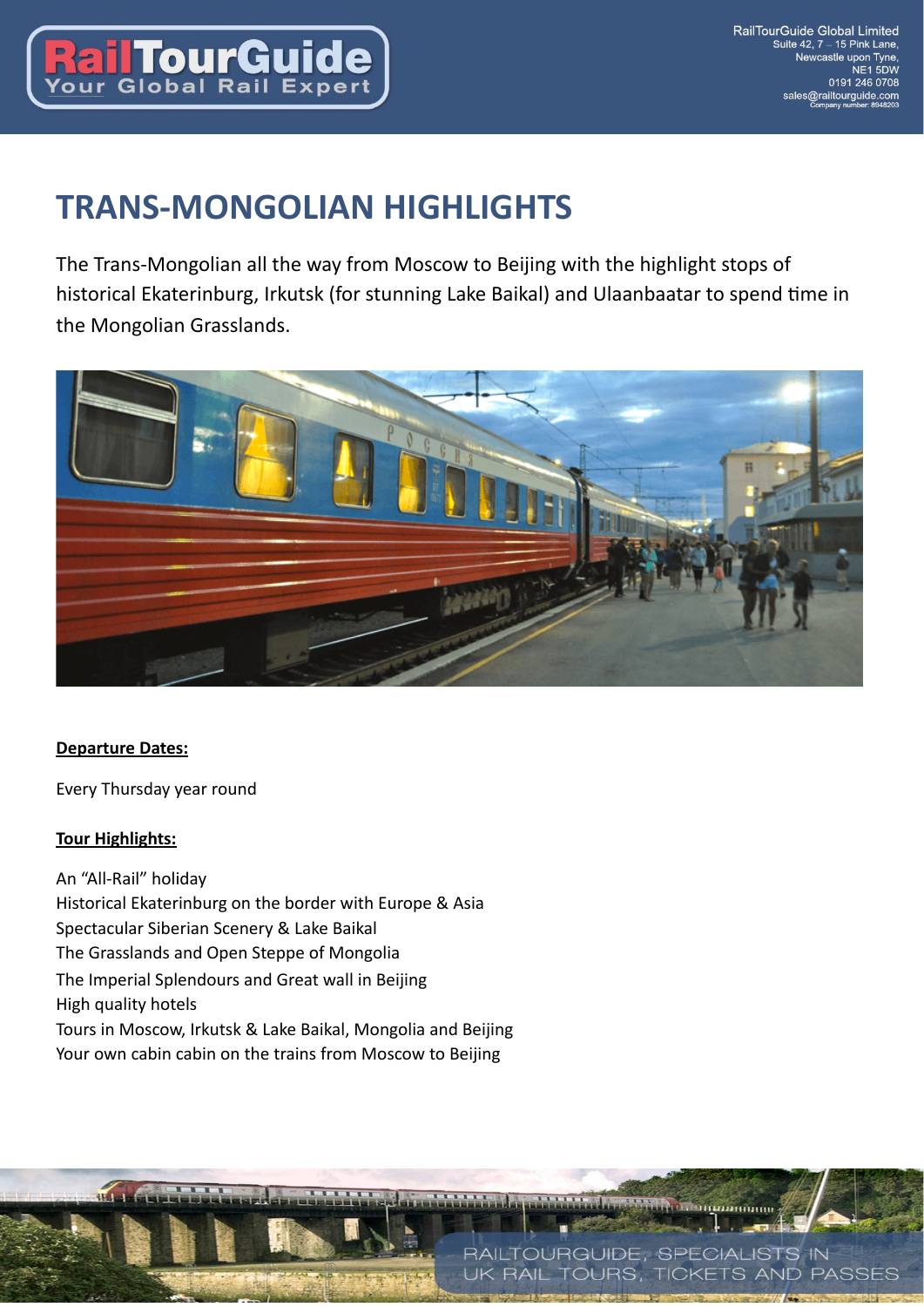#### **Tour Itinerary:**

#### Day 1:

Welcome to Moscow, Russia's capital and its largest city with more than 12 million people. It is the political and economic centre of this vast country and has many of Russia's most famous sights, not least Red Square and St Basil's Cathedral. With over 800 years of history there is also a wealth of architecture, museums and monuments to a colourful past. Transfer by private car with an English speaking driver to your hotel. The rest of the day is free to start exploring this stunning city.

No meals included today

#### Day 2:

Moscow's Kremlin is Russia's political center and of huge importance for anyone interested in the history of both of the early Tsars and of the 20th Century Communist State. The large site contains architectural monuments from 6 centuries including Palaces, Cathedrals (two of which we will enter) and the famous Ivan the Terrible Bell Tower.

This tour also visits the Armoury, a treasure house of ancient Russian regalia, ceremonial tsar's dresses, church hierarchs' vestments, gold and silverware by Russian, European and Eastern masters, arms and armors, royal carriages and ceremonial horse harnesses. The visit includes the exhibit of the Cap of Monomakh, the Tsars' crown that was passed from generation to generation.

The rest of the day is free to further explore Moscow.

Breakfast is included

#### Day  $3$ :

Free time this morning to explore Moscow before your departure on the Trans-Siberian train. The city has much to offer whatever the weather. Mid-Afternoon transfer to the station for the train to Ekaterinburg. Settle into your cabin which will become your home for the coming days.

#### Breakfast is included

#### Day 4:

With luck the gentle rhythm of the train led to a good night's sleep! A full day on the train through a region of farms, small towns and villages interspersed with birch forests. Towards the end of the day you cross the Europe-Asia continental border arriving in Ekaterinburg a short time afterwards. Ekaterinburg is a more representative experience of a Russian city than, say, Moscow and has a rich and fascinating history. It is

**Энилипипи** 

**RAIL TOURS. TICKETS AND PASSES** 

RAILTOURGUIDE, SPECIALISTS IN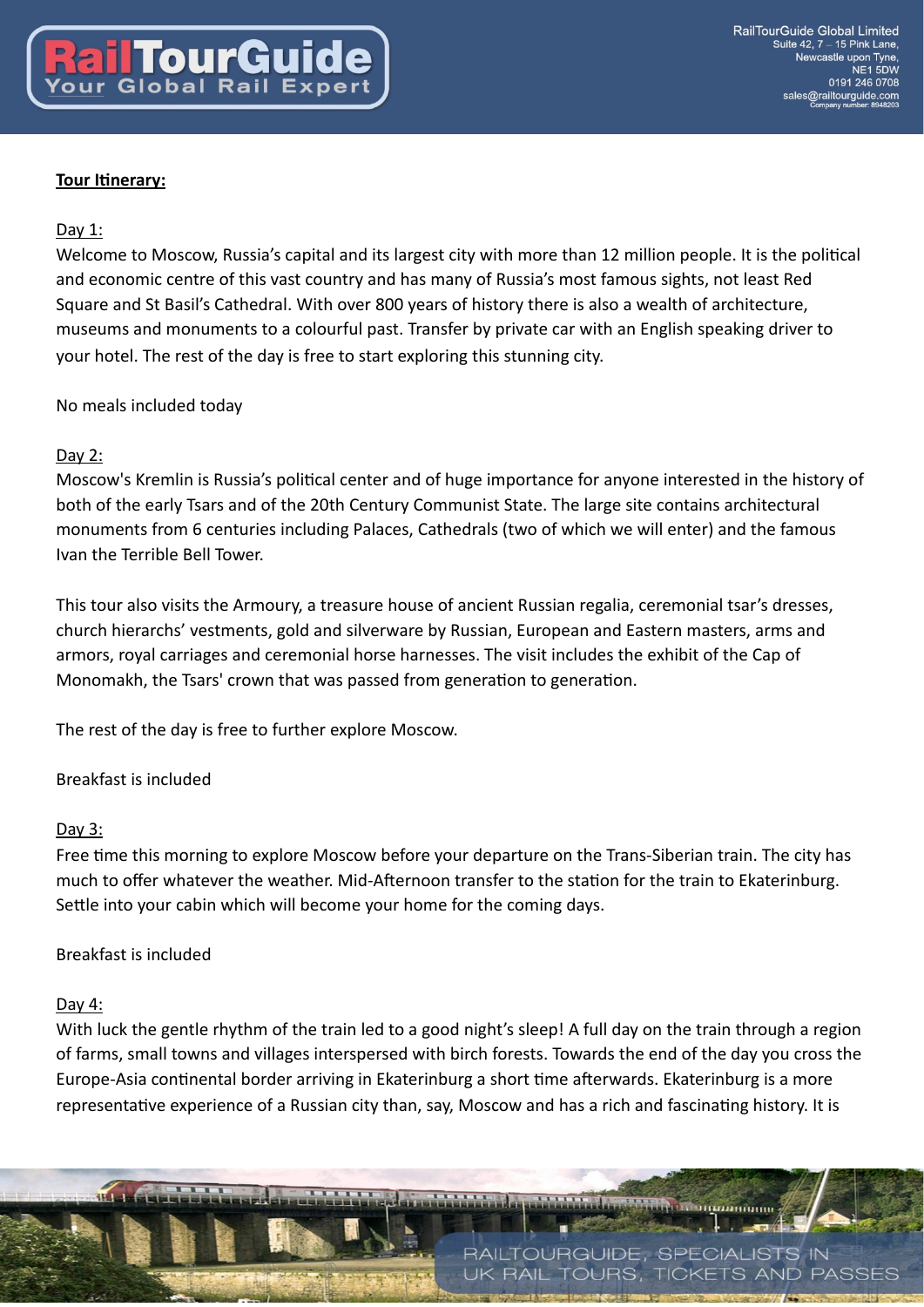surrounded by beautiful, rolling countryside dotted with traditional Siberian villages. Transfer to your hotel to overnight.

No meals included today - the train does have a dining car though

# Day 5:

Today we drive 145 km to the beautiful and photogenic 300 year old Koptelovo village. Here we see a traditional Siberian "izba" house - a style suited to the often extreme environment that can be seen right across Siberia. We also visit the local museum to learn about everyday life in this part of Russia and listen to a concert of local folk music. To round the day off take a horse carriage (sledge in winter) ride, the traditional way people moved around these remote villages. Return to Ekaterinburg late afternoon with a free evening.

Breakfast and lunch are included

# Day 6:

This morning your guide will take you on a 3 hour walking tour of the city's highlights. Stop at the central square and see statues of Ekaterinburg's founders and leaders and learn local stories, legends (and a few jokes!) related to them. Continue to the 1905 Revolution square before the most compelling story will be told at the beautiful Church of Spilled Blood located at the Romanovs' Death Site and Chapel of St Elizabeth. We also see views of the city from the Hill of Ascension and visit the powerful Afghanistan memorial at the Square of the Red Army. Ekaterinburg also has plenty of architecture including the impressive 19th Century villas of the Ural's "gold merchants" and monumental buildings in "Stalin's neoclassicism" style. The tour also includes a visit to the Ural Museum of Minerals, one of the best private collections of minerals and gems in the world.

After lunch (own arrangement) drive 15 km north-west to a monastery dedicated to the Romanov's family located on the spot where the Bolsheviks tried to hide the corpses of the Tsar and his family in a secret grave. Today this is a Russian Orthodox pilgrimage site including a grave and seven wooden churches. Continue on to the continental border of Europe and Asia 20 km west of the city. On the way we make a short stop at the Memorial of Victims of the GULAGs. The Main Obelisk "Between Europe & Asia" allows you to straddle the continental divide and you also get a Certificate with a glass of sparkling wine!

Evening transfer to the station for your onward train to Irkutsk. From this point on you have entered **Siberial** 

Breakfast is included

Day 7:

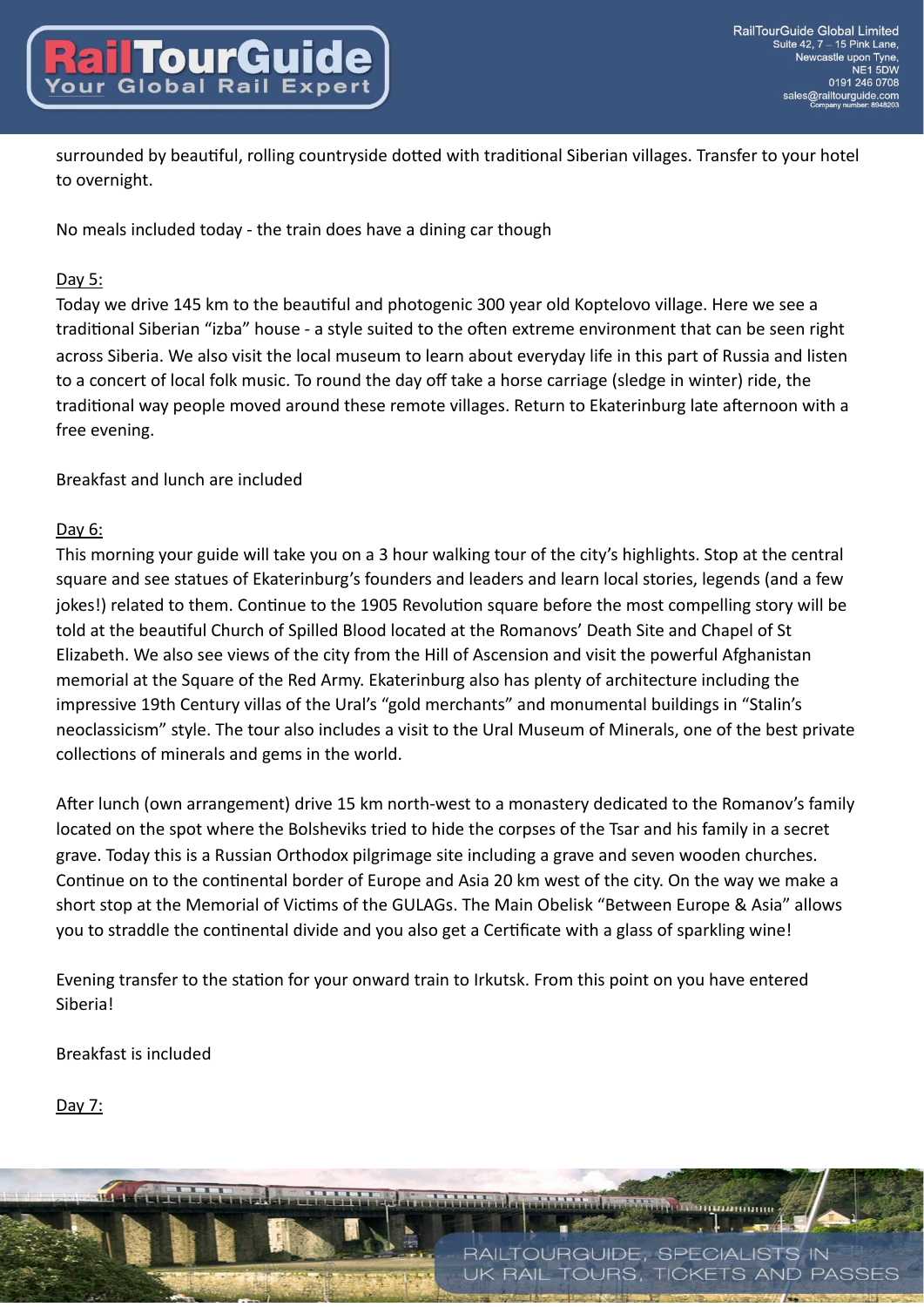The scenery today is flat, often swampy or forested and with few large settlements. The major city is Omsk but there are also a few other large stops. This is a day for relaxing, socializing and getting into a good hook!

No meals included today - the train does have a dining car though

## Day 8:

The last full day on the train in this section of the trip passing prosperous Krasnoyarsk after which the scenery is particularly pleasant consisting of gently rolling hills and dense forests of larch, pine and, of course, birch trees. There are many rivers and ponds and if it hasn't happened before now you will start to comprehend just how vast and untouched this part of Russia is as the sun sets on the endless taiga of Siberia.

No meals included today - the train does have a dining car though

# Day 9:

Arrival in Irkutsk, regarded as the modern day cultural capital of Siberia, famed for its traditional wooden architecture, complimented by a vibrant cafe and restaurant culture.

Transfer from the station the 1 hour drive following the route of the Angara River down to the village of Listvyanka located close to where the river meets beautiful Lake Baikal. The lake is among the deepest in the world at 1,642 meters and has exceptionally clear water.

Breakfast and time to settle in to your accommodation before your guide will take you on a 4 hour walking tour including the beautiful church and Limnological Museum to learn about the Lake itself and its unique flora and fauna. We also take chairlift up to a view point for some of the best lake vistas. If time we can also visit the local fish market before a free evening.

## Breakfast is included

## Day 10:

A free day in Listvyanka to further explore the village and the surrounding forests and view points. It may also be possible to take a ferry over to Port Baikal or perhaps just relax and take it all in at your accommodation. The village also has a banya (Russian sauna) you can arrange to visit and which we heartily recommend as the quintessential Siberian experience!

Breakfast is included

# Day 11:

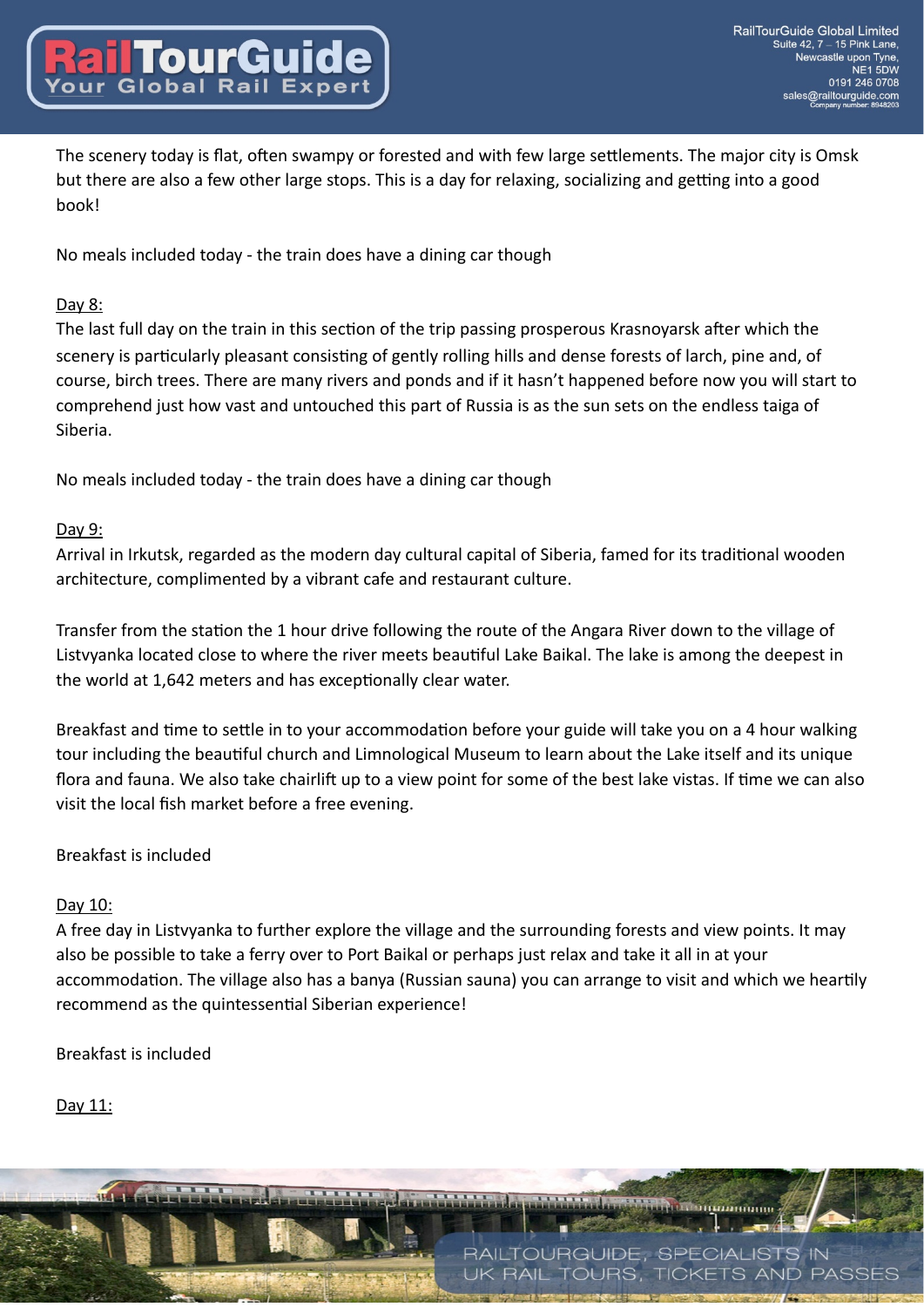After breakfast drive the 1 hour back to Irkutsk for a 2 hour walking tour of the city centre including the park and War Memorial, some of the beautiful churches along the Angara river, the main city centre streets and the statue of Alexander III - the Tzar responsible for the Trans-Siberian railway. Evening transfer to the station for your onward train.

#### Breakfast is included

**TourGu** 

#### Day 12:

The morning is spent on the train heading towards the Russia- Mongolia border. You will notice a change in the people with many more Asian faces as you pass through Buryatia which has strong cultural ties with Mongolia. This is a remote and pretty section of the trip with a hint of an old Asian culture ever present. You reach the Russia-Mongolia border at Naushki around lunch time. The stops on each side are long but manageable as Mongolia track is the same gauge as Russia so the bogies do not need to be changed. Customs and immigration formalities are normally processed on the train itself. You should be on your way from the Mongolian side by nightfall.

No meals included today

#### Day 13:

Early morning arrival in Mongolia's capital, Ulaanbaatar - Train #362 Arrives 05:40 local time - a truly unique destination and for many a real highlight of their Trans-Siberian trip. Early, west to east, arrivals will have breakfast and a chance to shower in the city. Before heading out to Elstei ger camp you will have a city tour of Ulaanbaatar. Mongolia's capital is home to around a third of the entire population and has experienced a major boom in the last 10 years, largely driven by the mining industry. However, there is much of cultural interest here and the city tour includes Gandan Lama Monastery, the impressive Sukhbaatar square and the impressive views and Soviet monuments of Zaisan Hill.

Continue on to a ger camp stopping at the 40 meter high Genghis Khan Equestrian Statue that sees the most famous of Mongols survey the endless grasslands. The camp offers comfortable spacious ger accommodation and separate toilet, showering and dining facilities. A range of options are available including visits to local nomads, hiking the grasslands and learning about the local nomadic way of life. There are also opportunities to go horse riding on the steppe (payable locally) and for much of the year activities such as archery, ger building and even the opportunity to learn how to wrestle Mongolian style! Of course, you can simply relax and take in this extraordinary landscape as well.

Breakfast, lunch and dinner are included

Day 14:

RAILTOURGUIDE, SPECIALISTS IN **RAIL TOURS. TICKETS AND PASSES** 

**Le organismus**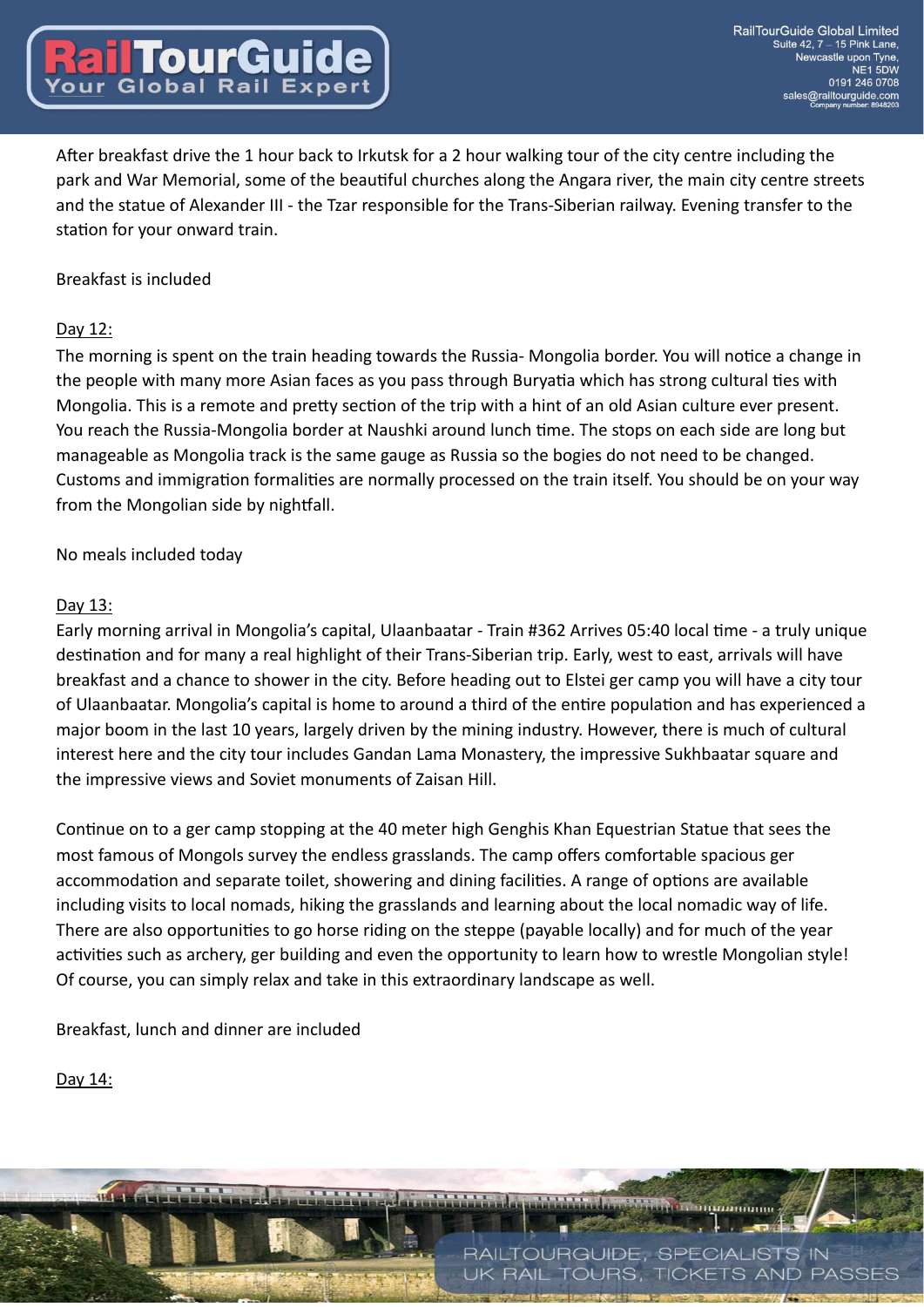A full day at the ger camp to enjoy this unique experience with assistance from your guide when required. Today is a good opportunity to range further into the steppe from the ger camp either by foot or horseback and, if the guide is notified the night before the kitchens can arrange a packed lunch to take.

Breakfast, lunch and dinner are included

### Day 15:

Early morning transfer to the station to catch the train on to Beijing - Train #24 Departs 07:15 local time. The day is firstly spent in the steppe but that gradually gives way to the stoney Gobi desert - keep an eye out for camels! Evening arrival at the Mongolia-China border at Zamyn-Ude. The Mongolian exit formalities are completed on the train before a much longer stop is on the Chinese side.

## Breakfast is included

#### Day 16:

Wake up in China's Inner Mongolian grasslands before a series of tunnels and impressive views lead you through the mountains that shield Beijing. Late morning arrival in China's capital - Train #24 Arrives 11:40 local time. Beijing has it all - history, imperial majesty, modern masterpieces, delicious cuisine, and a vibrant local culture. Transfer to your hotel by private car and English speaking guide.

Note that unlike many stations along the Trans-Siberian route the guide is not usually able to meet you on the platform in Beijing. You will find the guide as you exit the station building.

This afternoon a private tour to the vast Tiananmen Square, the largest city square in the world and home to the Mao Mausoleum and Monument to the People's Heroes. To the north of the square is the equally vast palace complex of the Forbidden City. We'll walk up the middle axis from South to North taking in the splendour of the most important central buildings before finishing in the ancient small garden by the north gate. Directly north of the Forbidden city is Jingshan park where we will climb the beautifully landscaped "Coal Hill" for one of Beijing's best views over the Forbidden City. Return to your hotel with the rest of the day free.

## No meals included today

## Day 17:

Today we will be showing you one of China's most famous sights - the Great Wall. We visit the dramatic and less crowded Mutianyu section 70km from Beijing set amongst spectacular mountain scenery. Dating back to the 6th Century and largely rebuilt in the 16th century during the Ming Dynasty it is one of the best preserved sections of the wall largely due to the high standard of construction.

**Dimminion** 

**RAIL TOURS. TICKETS AND PASSES** 

RAILTOURGUIDE, SPECIALISTS IN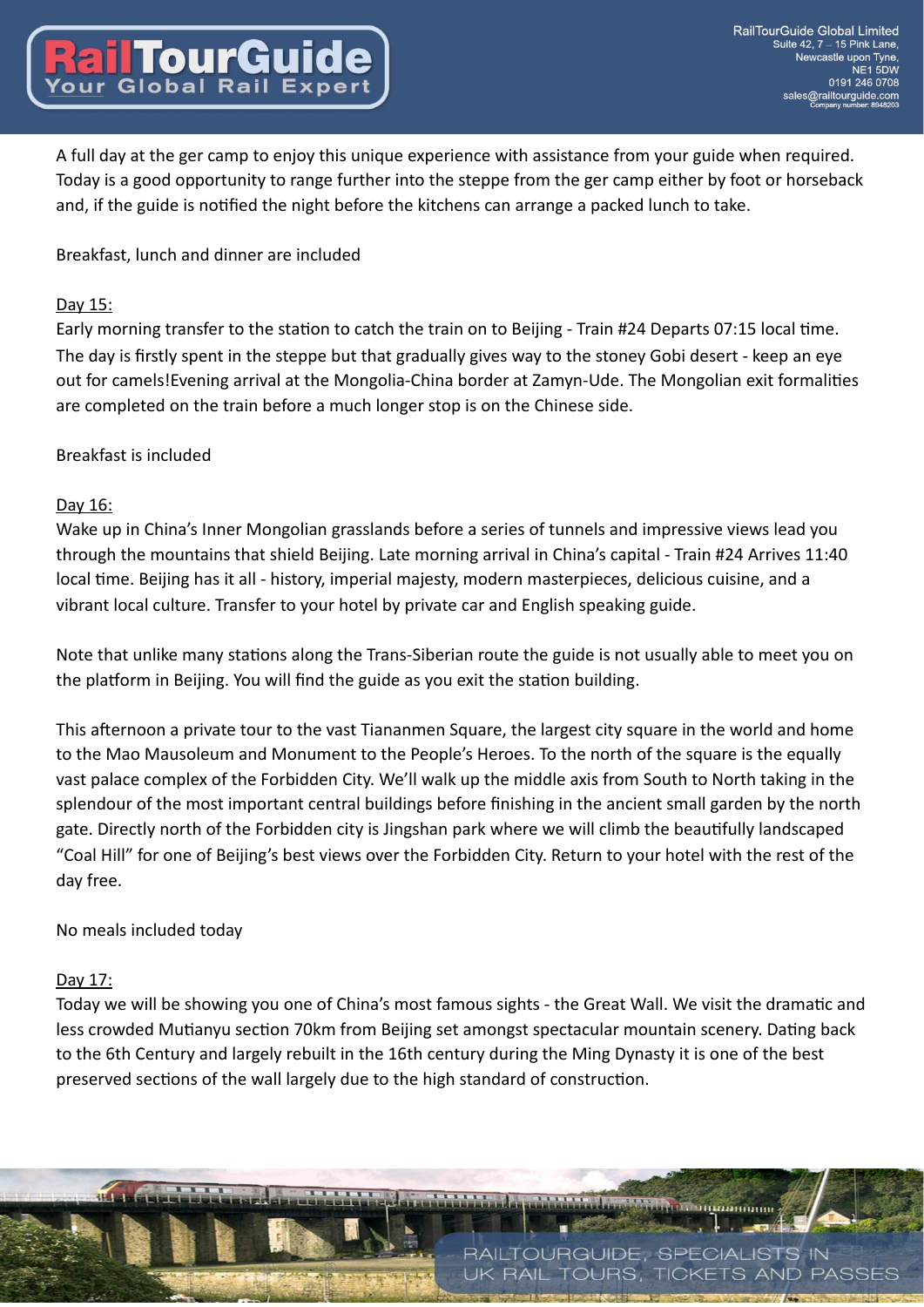On the way back to the city we stop at the 2008 Olympic sites of the spectacular Bird's Nest Stadium and the aquatics centre known as the Water Cube - external viewing only.

Note that instead of or in addition to the Olympic venues we can also arrange for you to visit one of Beijing's markets such as The Pearl Market, Panjiayuan Antique Market, the Silk Market or visit some of the galleries of the 798 Art Zone - just ask us for more details!

Breakfast and lunch are included

# Day 18:

Free time for any final sightseeing or last minute shopping for souvenirs if time. Your local guide will have arranged a time to meet you in the hotel lobby for a transfer to the airport in good time for your flight out of China. We sincerely hope that you have had a fantastic Trans-Siberian experience!

# Breakfast is included



## **Hotel Information:**

Moscow - Peter 1 Hotel 4\*

Great location and easily walkable to Red Square and the Kremlin make this hotel one of the more reasonable lower end 5\* options in Moscow.

## Ekaterinburg - Chekhov Hotel 3\*

Our hotel of choice in Ekaterinburg offering good comfort and excellent service with some character which is missing from most options in this city.

**Le organismus** 

**RAIL TOURS. TICKETS AND PASSES** 

RAILTOURGUIDE, SPECIALISTS IN

Listvyanka / Lake Baikal - Krestovaya Pad 3\*